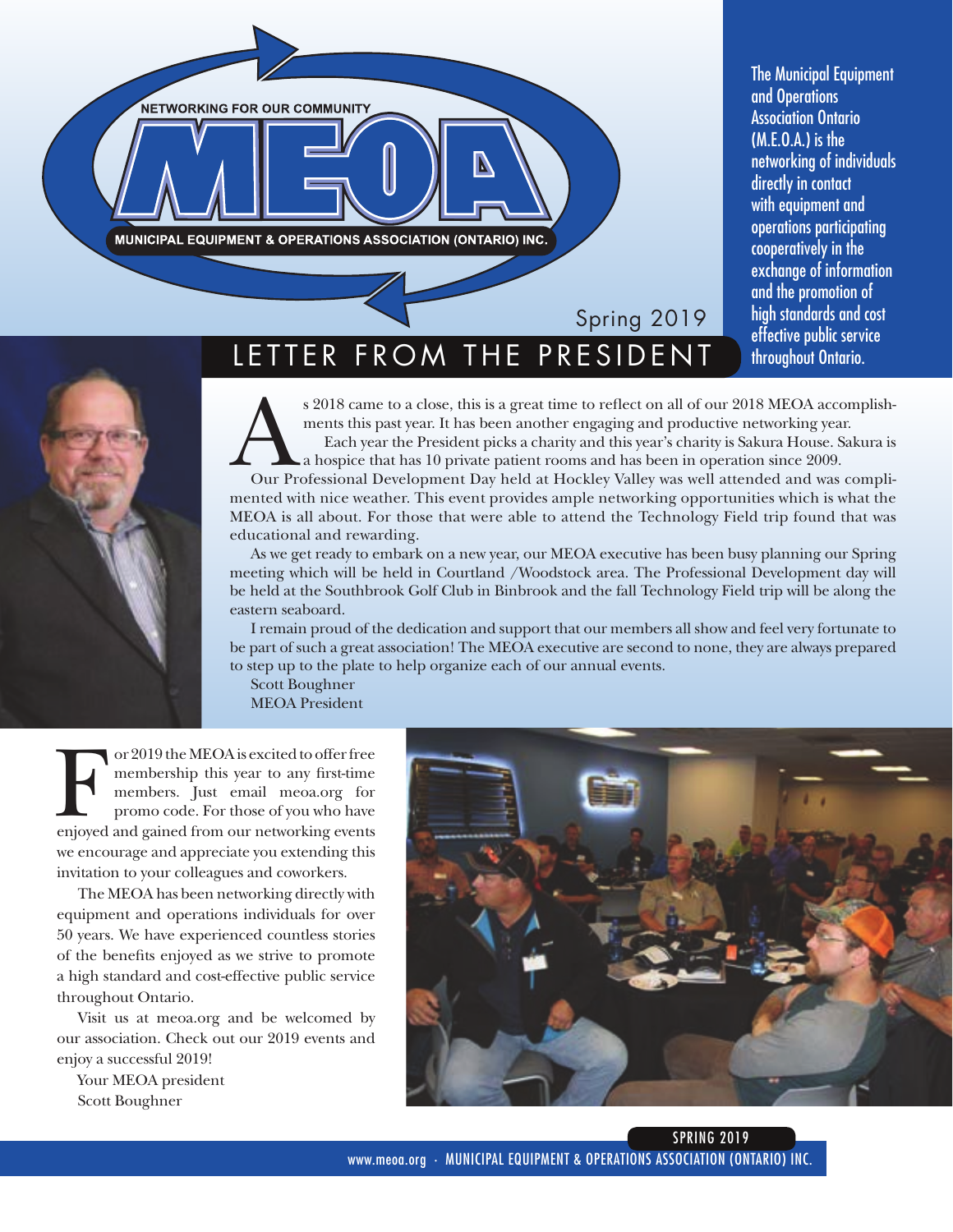## NETWORK OR BUST! RELATIONSHIPS: GROW YOUR BUSINESS BY NETWORKING

I<sub>hors</sub> t's not enough to just set up your booth and expect

> THE JOY OF NETWORKING. A good networking event renews your personal passion and energy for the business. When you look upon networking events and business functions as an opportunity to meet new people, trend-spot or do some market research, or find potential customers, it becomes a joy. Next time you have the opportunity to attend or participate in a networking event, do it and do it well. Your business growth unequivocally depends on it.

This is your shot. Prepare for any opportunity to share your wares. Networking events by definition are designed for you to take full advantage of promoting your business to people. Engage and ask qualifying questions rather than spewing an array features and benefits to glossy-eyed audiences.

**BREAD AND BUTTER.** Make an impression, even if new connections might not buy your products or patronize wares, when you present yourself and your business tactfully and properly you stand the chance of gaining referrals. So get into the habit of closing every conversation with, who do you know that may be interested in hearing more?

Quite some time ago the MEOA Executive began making an annual donation to a charitable cause chosen by the standing MEOA President. The examples of the past 5 years represent donations exceeding \$10,000.

planning began at VON Oxford for the dream of building what would one day be Sakura House. a farm that provides a lifelong home to donkeys, mules and hinnies who are unwanted, Ray stepped out of the box with his choice of charity in 2016 and chose a charity that was unknown to many of us. The Donkey Sanctuary located on the outskirts of Guelph is neglected or abused, or whose owners can no longer care for them; and to promote the responsible stewardship of all animals through humane education.

The charities chosen have varied greatly in foundation and reasoning for the president, many having had direct impact by specific illnesses and needs or by having personal involvement in the charities themselves The support of the MEOA Membership is something all of our members should be proud of!

## DONATIONS MAKE A DIFFERENCE

#### 2019- PRESIDENT- SCOTT BOUGHNER



customers to line up by the dozens. Showing up at the industry meeting or annual conference armed with a pocket full of business cards and a fist full of hors d'oeuvres doesn't guarantee your business growth. If you are going to grow your business you've got to step outside your booth, give the email marketing machine a rest, and set out to be seen beyond your social media profile. Attending events can be downright scary for some. For others, chatting away the day avoiding actual business-building talk seems to be more their forte. A networking event is the best way and place to meet with your next potential partner, investor or customer and you must not take it for granted. **MEETING OF THE MINDS**. When attending events, take the opportunity to connect with those who play major roles in the industry and in decision-making. Don't shy away from meeting such leaders as building relationships with them is a key step to take your business to another level. Fill your time gaps by meeting with like-minded colleagues, people with similar ideas and passions. Meeting such people drives you to do more. The experiences shared serves as a guiding tool for your business. **WHAT'S THE DEAL?** Get your elevator speech out. If you are going to grow your business you've got to step outside your booth, give the email marketing machine a rest, and set out to be seen beyond your social media profile.



Scott's focus this year is Sakura House. In 1983, one person decided that Woodstock (Oxford County) needed a volunteer hospice program. Almost 20 years later, in 2000 the seeds of

Sakura House opened its doors September 1, 2009 and accepted the first patient September 2nd. Since opening there have been many very special moments shared between patients and their families and friends as well as staff and volunteers. Birthdays, https://www.thedonkeysanctuary.ca/about anniversaries and holidays have been celebrated. There have been midnight giggles while watching a movie in the media room and quiet times shared in the family room  $\quad 2015 - \text{PRESIDENT} - \text{MIKE BEATTIE}$ watching nature from the panoramic view. Life and love can happen easily here because of the confidence that skilled and compassionate care is provided 24/7. Thank you for joining us in support of this vital care to the Woodstock community. http://vonsakurahouse.com/about-us/history-and-mission/

#### 2018 – PRESIDENT - JIM THOMPSON

Jim chose to make a difference in the life of a child with cancer by choosing to support KOA Care Camps. With a long term involvement in the KOA organization which gave Jim an understanding of the need and value of the KOA Care Camps it was an easy choice for Jim. https://koacarecamps.org/

#### 2017 – PRESIDENT – RICK ELLIG

Having been touched deeply by the story of Jordan Fawcett, Rick Ellig chose to support SUPEP (Sudden Unexpected Death in Epilepsy) As those who attended the 2017 MEOA Spring Meeting/Trade Show at the Nottawassaga Inn, the story shared by Dave and Deb Fawcett about their precious daughter Jordan was deeply moving and definitely inspired our membership to support the fight for greater awareness of and research of SUDEP. https://www.sudep.news/jordan

#### 2016 – PRESIDENT – RAY KLOCHNYK

As many of us have our own stories of how breast cancer has impacted our lives and having his own story coming from within his own home, Mike chose the Breast Cancer Society of Canada. https://bcsc.ca/

#### 2014 – PRESIDENT – FRANK VANHIE

Supporting the Victory against ALS (Lou Gehrig's disease) and the quest to understand the origins of the devastating disease was Frank's choice. Having supported and volunteered at fundraising events, it was a natural choice coming from the Vanhie household. http://www.mariosvictoryagainstals.com/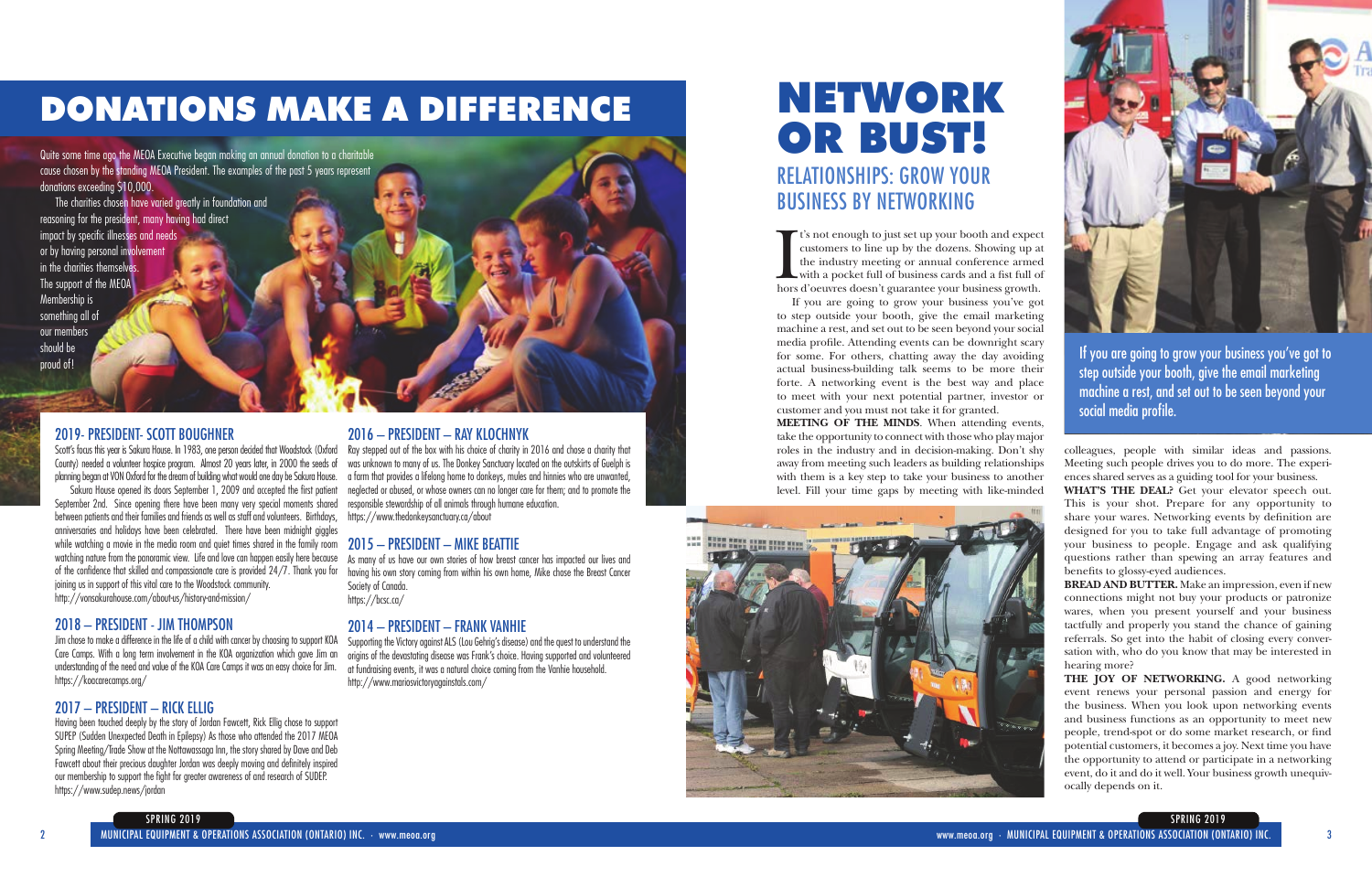